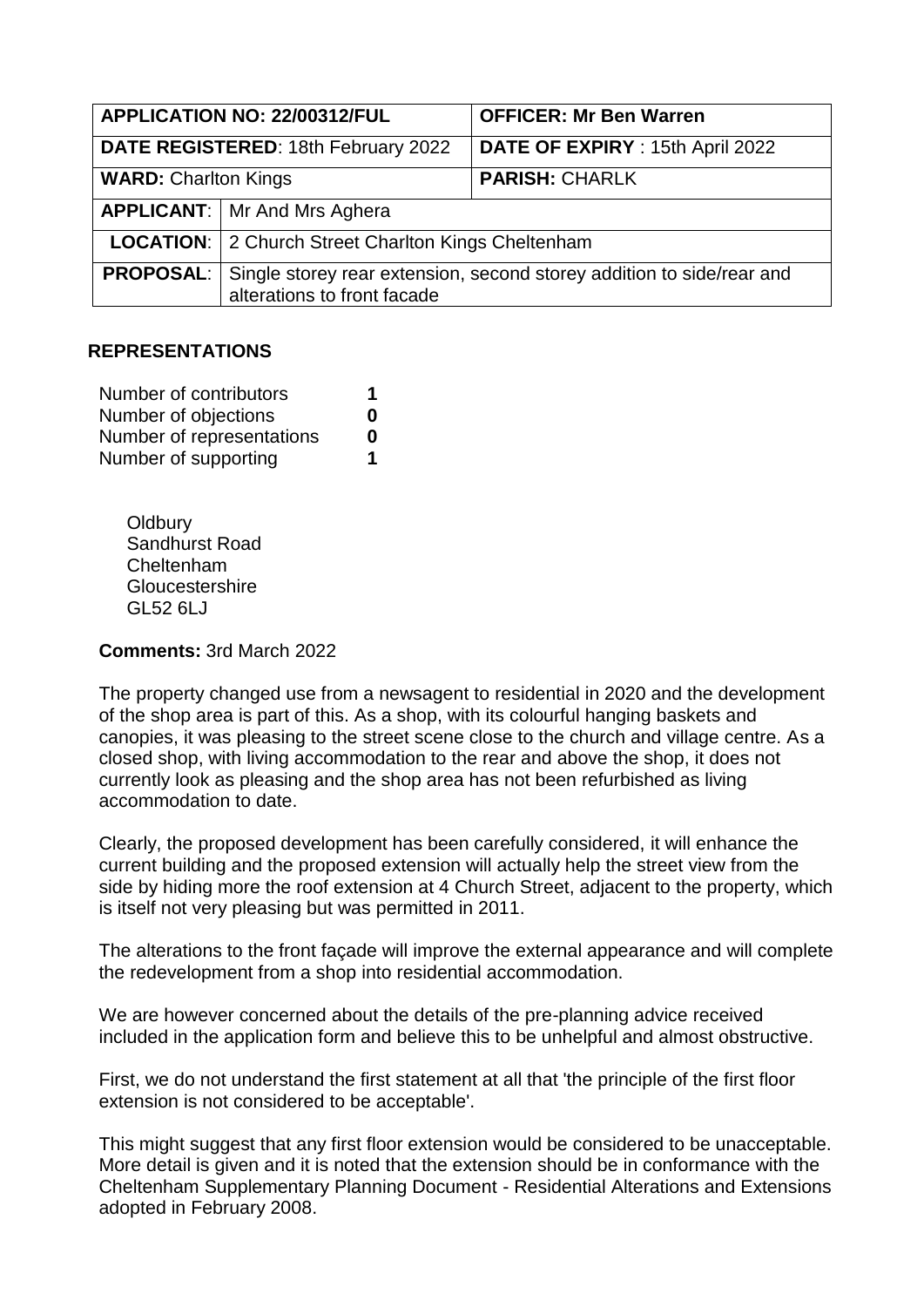We see nothing in the application that conflicts with this. To the points made that 'the extension would be too large and would result in a dominant addition to the rear of the building, the extension would therefore not achieve the required level of subservience as required in the design policies and within Cheltenham's Supplementary Planning Document', we would like to comment as follows.

We are not sure why the extension is considered to be too large. The proposed extension, described clearly as a second storey addition to the side, brings the second floor exactly into line with the current second floor extension at the rear and is complementary to the total development.

In terms of it being too large, it adds approximately 27% or just over a quarter of the floor area to the second floor space. Is this too large? There seem to be many extensions in the village and at Ham that exceed this and have been completed in recent years. Equally, owing to its careful and considered design it does not appear to be a dominant addition to the rear of the building. The height is unchanged from the existing building.

The design style shown in the proposed side extension 1 appears to exactly match that in the existing side extension 1. The sole difference is that the second storey comes into line at the rear with the existing second floor and ground floor and now in line at the side with the front of the building.

Referring to the paragraph on subservience in the Planning Document, this proposed extension does not dominate or detract from the original building and in fact actually enhances it. The extension is not higher than the original. The extension matches the style of the original building in every way.

A tree in the grounds of the church hall, behind the old village stocks, also partially hides the extension, especially when in leaf in the spring, summer and autumn months.

Secondly, officers feel that more thought should be given to the alterations to the front elevation to achieve an acceptable design appropriate to this sensitive location.

The property is not in the conservation area but is close to its boundary. While there are some pleasing aspects of the village, especially the historic church and churchyard and a few older cottages nearby, the village unfortunately has not been sensitively developed over the years and contains many buildings of varying vintages of rather poor design, certainly not in keeping with the earlier buildings.

Regarding centralisation of the front door, many of the older cottages in the village do not have doors in the centre of the building and more traditionally are towards one side of the building. In fact, the proposed doorway is where an original doorway has been found and the existing door was placed there when the building became a shop. Its current location does not suit the redevelopment where it would open into the centre of a new lounge area.

The windows could be aligned with those on the upper floor and this might be more pleasing, although this could be problematic in resiting the door to its original position and there are examples in the village of properties where the windows on the ground floor align with those on the first floor and equally many where they don't. We are sure an acceptable agreement can be found here.